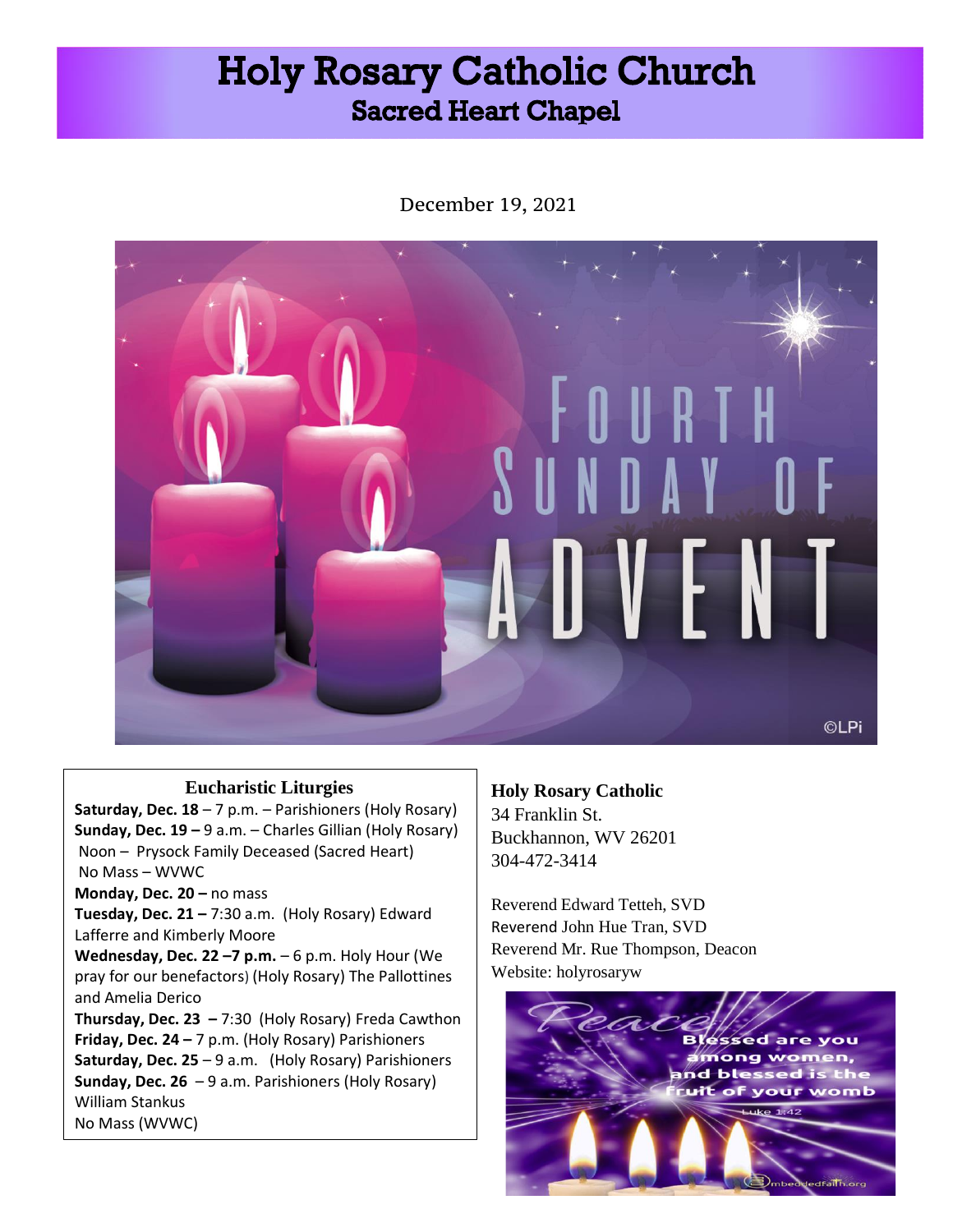### **Fourth Sunday of Advent**

t. Augustine tells us that a "Christian is a mind<br>through which Christ thinks, a heart through<br>which Christ loves, a voice through which through which Christ thinks, a heart through which Christ loves, a voice through which Christ speaks and a hand through which Christ helps." As we look around and out at the world, we do not have to search too far before we come face to face with inequity and injustice. There is so much unfairness, prejudice, anger, hatred, violence, and want. The stories of human heartache, people being hurt, deprived of life's necessities, loneliness, and sickness are far too commonplace. For many of the world's ills, the vices of greed, lust, pride, gluttony, and jealousy are clearly among the more significant root causes.

 Why doesn't God just step in and fix this mess? After all, God created this world, and one would hope that he would step up and take some measure of responsibility for it! Once we sit with this thinking for a while, we can begin to realize just how flawed it really is. God did take responsibility and God did fix the problem!

God sent us Jesus Christ as the divine solution to the world's ills. It is not God who has shirked responsibility, we have. We are the ones who continually fail to set our own personal needs, wants, and securities aside so that One more powerful than us can use us.

 Mary had to set her needs aside in order for the Son of God to come into the world. Put simply, Mary listened and believed. Having opened herself to being an instrument of the Divine, God could use her as his mind, heart, voice, and hand. She became God's vessel so that God's greatness could reach the ends of the earth and peace could come upon the world. God's fix for the world's difficulties is you and me. We are the ones who confess that Jesus Christ came into the world as the Son of God, the Prince of Peace, and herald of justice. All we have to do is believe, as did Mary, that what has been spoken to us by the Lord will be fulfilled. Then, we can step aside and be the Christians we claim to be. What a difference it would make if every person who professed to be Christian truly understood that their one and only vocation is to be God's

instrument. What a beautiful, equitable, and just world it would be.

## **Send Christmas Cards to Vets**

While you are addressing your Christmas cards this year, why not send a card or two to a veteran residing in the Veteran's Center in Clarksburg? Please address your cards to:

"A Veteran" Louis A. Johnson Medical Center One Med Center Drive Clarksburg, WV 26301

Please send your return address and the value of the card, as the Center must report these donations to the federal government. Thanks for remembering these special people during the Christmas season!

## **Rest in Peace**

Our friend and long-time parishioner William "Bill" Stankus died last week and a memorial mass was held on Saturday.dk We offer our sincere sympathy and condolences to his wife, Jerry, and to all of his family. May his soul, and all the souls of the faithful departed, rest in peace.

### **A Special Thank You**

A special thank you to our parish family for praying for Kaitlyn Luterek. She is doing better. Kaitlyn is receiving treatment for non-epileptic seizures. The Cleveland Clinic will continue to monitor her progress. Again, thank you for your prayers and support during this challenging time. Kaitlyn is very grateful.

#### **Lost and Found**

We found a key with a blue clip on the floor of the church last week. If you are missing your key, please check with Father Ed.

#### **Mass Requests for 2022**

Do you have a specific mass intention for next year? Would you like to have a mass offered for a loved one or a deceased member of your family? Please drop your intentions (plus your \$5 donation) in an envelope or give it to Father Ed. Specific dates may go quickly, so act now. Please note that Cannon Law requires a parish to offer one mass each weekend for the intentions of its parishioners. Since we only have two masses per weekend, it is difficult to schedule all of your requests on a weekend. We will do the best we can to accommodate your requests. Because we were overloaded with requests from last year, we are already scheduled into February of 2022.

Please Note: There is NO MORNING Mass on Friday, December 24. Also there WILL be Mass at 7:30 am on Friday, Dec 31 but NO Mass in the evening.

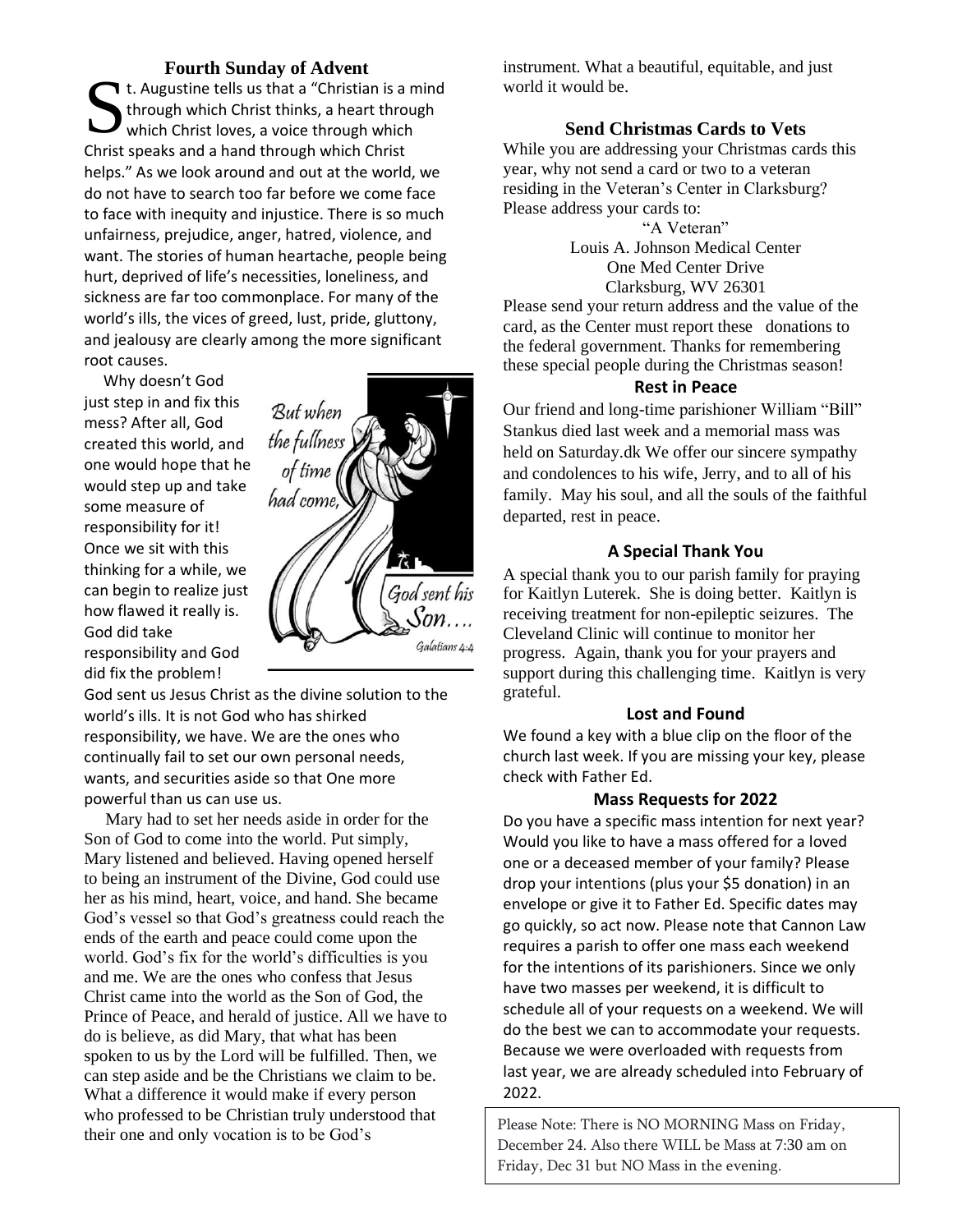

 The Solemnity of the Nativity of the Lord (Christmas) is December 25 and is a holy day for all Catholics. Please join us in our celebrations. December 24\*Christmas Eve Mass – 7 p.m. December 25\*Christmas Day Mass – 9 a.m. December 26\* Weekend Mass (Feast of the Holy Family – 9 a.m. (No Sat. evening mass) January 1\*Feast of Mary, Mother of God - 9 a.m. January 2\*Weekend Mass (Feast of the Epiphany) (no Saturday evening mass)

## **Second Collection for Christmas Day**

Catholic Charities West Virginia helps tens of thousands of our brothers and sisters in need every year. Your donation allows us to provide hope, provide safety, provide food and provide care. Join in the mission of love as you give to the second collection at our Christmas masses. Support Catholic Charities WV! *It more blessed to give than to receive - Acts 20:35*

#### **Envelopes for Next Year**

Our 2022 envelopes have arrived and are available in Marist Hall. This year, we only ordered boxes of envelopes for those families who used them on a consistent basis. Many of you are sending your donations electronically from your bank, or just dropping a check in the collection basket. We appreciate you! Unfortunately, we had to throw away about 25 boxes of envelopes last year. If you don't see your envelope box in the hall, please pick up a box of "unnumbered" envelopes to use. If you would like a box of envelopes with your specific number, please let us know. Thanks!

#### **Decorating for Christmas**

Covid is still a concern in our area, so we will continue to decorate in small family groups again this year. One family has already added beauty to our windows and choir loft, another family has volunteered to erect the Christmas trees, and still another family has volunteered to help with the creche. They will work in their own time frames. We appreciate all our volunteers and we hope we can get back to decorating together next year!

## **We are Grateful**

We are grateful for another of our faithful parishioners who stepped up to help us with our physical plant. Krista Lewellyn has graciously supplied the paint and painted the trim on our side door into the church. Thanks, Krista!

## **Looking for Couples to Lead**

We are looking for one or two couples to lead a marriage program at Holy Rosary Parish. We are just in the planning stages, and this program will be based on the program: "Together in Holiness." This diocesan program could be carried back to the parish as an important ministry to our couples here. Give it some thought, and talk to Father Ed if you are interested.

## **Praying the Rosary Before Mass**

We will begin saying the Rosary before the weekend masses starting the first weekend in Advent. The rosary will begin at 6:30 pm before the Saturday Mass, and 8:30 am before the Sunday Mass. We hope to continue this practice throughout the year.

**Need Quiet Time for Prayer in the Church?**  Please, if you need quiet time with the Lord in the Church, do not hesitate to call the Parish Office or Father Ed.

| <b>Celebrate December Birthdays</b> |             |
|-------------------------------------|-------------|
| Will Baxa IV                        | December 5  |
| Charlie Malcolm                     | December 7  |
| Tracy Murphy                        | December 9  |
| Mariann Jack                        | December 10 |
| Anthony Murphy                      | December 13 |
| Harrison Walker                     | December 15 |
| Andrea Ellis                        | December 27 |
| <b>Grant Murphy</b>                 | December 27 |
| Mike Wilson                         | December 28 |
| Mike Ellis                          | December 31 |

*The Year of St. Joseph* is almost over. Have you placed your rock in our St. Joseph Garden yet? We would like everyone to place their rock by December 31. We hope to have a special dedication soon. Thanks for participating!

## **Please remember in your prayers:**

Bertha Small, Kate Deasy, Rosemary Austin, Phil Halligan, Randy Trent, Macyah Riley, Karen Trent, Matthew Linger, Seth Poling, Cathy Lipscomb, Freddy Caimotto, James Barton, Darell Hyre, Diane Hyre, Vicki Dibble, Eric Harkness, Pat Daigneault, Duane Lohr, Jeff Ball, Jane Baxter, Shaelyn Posey, P.T. Garton, Jalen Welcome, Dennis Cortes, Kay Sienkiewicz, Danny Morgan, Gene Zara, Paula Ball, Janine Robinson, Elaine